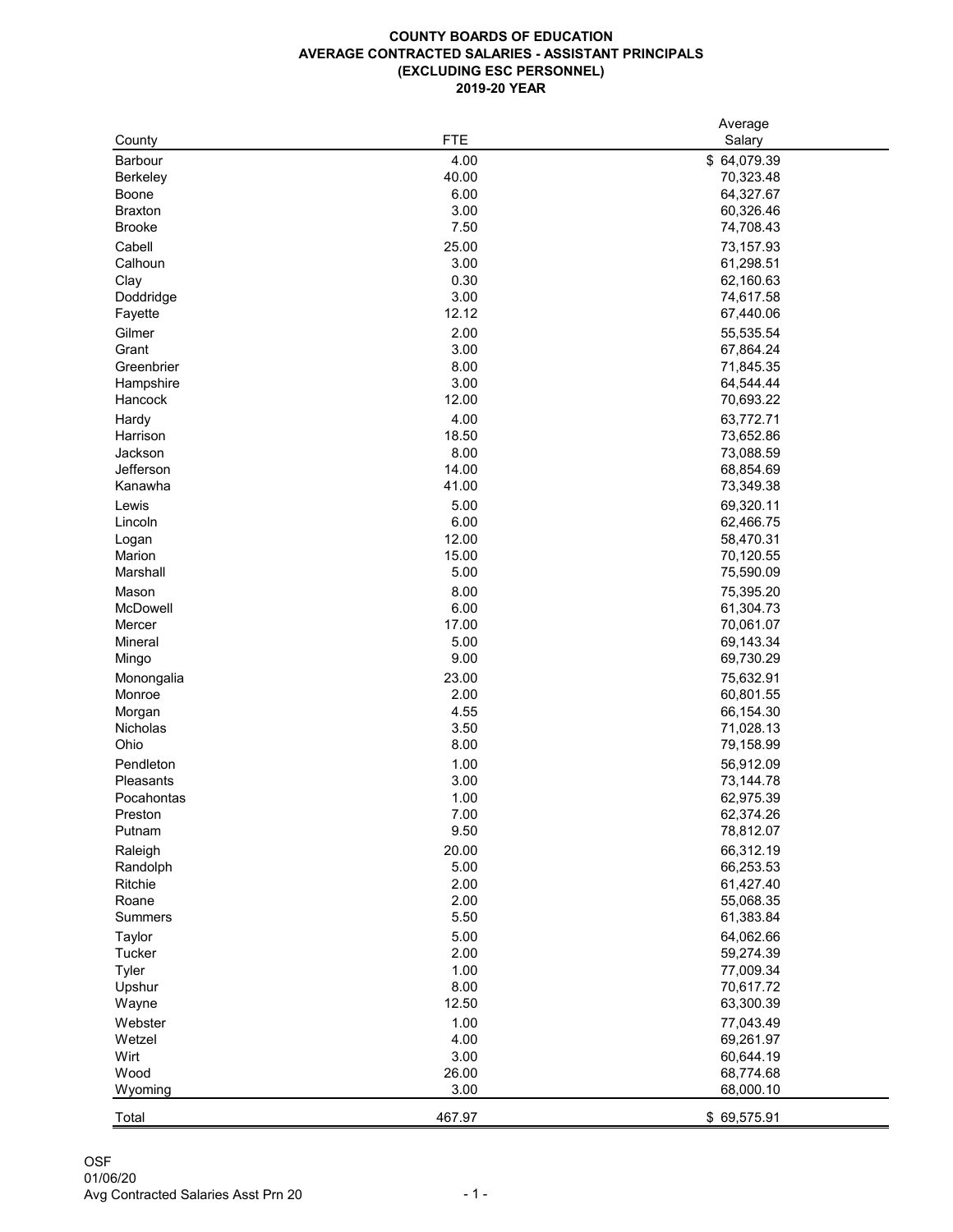## **COUNTY BOARDS OF EDUCATION AVERAGE CONTRACTED SALARIES - ASSISTANT PRINCIPALS (EXCLUDING ESC PERSONNEL - ARRANGED IN) (DESCENDING ORDER BY AVERAGE) 2019-20 YEAR**

|                |                           |               | Average                |
|----------------|---------------------------|---------------|------------------------|
| Ct.            | County                    | <b>FTE</b>    | Salary                 |
| 1              | Ohio                      | 8.00          | \$79,158.99            |
| $\overline{c}$ | Putnam                    | 9.50          | 78,812.07              |
| 3              | Webster                   | 1.00          | 77,043.49              |
| 4              | <b>Tyler</b>              | 1.00          | 77,009.34              |
| 5              | Monongalia                | 23.00         | 75,632.91              |
| 6              | Marshall                  | 5.00          | 75,590.09              |
| $\overline{7}$ | Mason                     | 8.00          | 75,395.20              |
| 8              | <b>Brooke</b>             | 7.50          | 74,708.43              |
| 9              | Doddridge                 | 3.00          | 74,617.58              |
| 10             | Harrison                  | 18.50         | 73,652.86              |
| 11             | Kanawha                   | 41.00         | 73,349.38              |
| 12             | Cabell                    | 25.00         | 73,157.93              |
| 13             | Pleasants                 | 3.00          | 73,144.78              |
| 14             | Jackson                   | 8.00          | 73,088.59              |
| 15             | Greenbrier                | 8.00          | 71,845.35              |
| 16             | Nicholas                  | 3.50          | 71,028.13              |
| 17             | Hancock                   | 12.00         | 70,693.22              |
| 18             | Upshur                    | 8.00          | 70,617.72              |
| 19             | <b>Berkeley</b>           | 40.00         | 70,323.48              |
| 20             | Marion                    | 15.00         | 70,120.55              |
| 21             | Mercer                    | 17.00         | 70,061.07              |
| 22             | Mingo                     | 9.00          | 69,730.29              |
| 23             | Lewis                     | 5.00          | 69,320.11              |
| 24             | Wetzel                    | 4.00          | 69,261.97              |
| 25             | Mineral                   | 5.00          | 69,143.34              |
| 26             | Jefferson                 | 14.00         | 68,854.69              |
| 27             | Wood                      | 26.00         | 68,774.68              |
| 28             | Wyoming                   | 3.00          | 68,000.10              |
| 29             | Grant                     | 3.00          | 67,864.24              |
| 30             | Fayette                   | 12.12         | 67,440.06              |
| 31             | Raleigh                   | 20.00         | 66,312.19              |
| 32             | Randolph                  | 5.00          | 66,253.53              |
| 33             | Morgan                    | 4.55          | 66,154.30              |
| 34<br>35       | Hampshire<br><b>Boone</b> | 3.00<br>6.00  | 64,544.44<br>64,327.67 |
|                |                           |               |                        |
| 36             | <b>Barbour</b>            | 4.00          | 64,079.39              |
| 37<br>38       | <b>Taylor</b><br>Hardy    | 5.00<br>4.00  | 64,062.66<br>63,772.71 |
| 39             | Wayne                     | 12.50         | 63,300.39              |
| 40             | Pocahontas                | 1.00          | 62,975.39              |
|                | Lincoln                   | 6.00          | 62,466.75              |
| 41<br>42       | Preston                   | 7.00          | 62,374.26              |
| 43             | Clay                      | 0.30          | 62,160.63              |
| 44             | Ritchie                   | 2.00          | 61,427.40              |
| 45             | <b>Summers</b>            | 5.50          | 61,383.84              |
|                |                           |               |                        |
| 46<br>47       | McDowell<br>Calhoun       | 6.00<br>3.00  | 61,304.73<br>61,298.51 |
| 48             | Monroe                    | 2.00          | 60,801.55              |
| 49             | Wirt                      | 3.00          | 60,644.19              |
| 50             | <b>Braxton</b>            | 3.00          | 60,326.46              |
|                |                           |               |                        |
| 51             | <b>Tucker</b>             | 2.00          | 59,274.39              |
| 52<br>53       | Logan<br>Pendleton        | 12.00<br>1.00 | 58,470.31<br>56,912.09 |
| 54             | Gilmer                    | 2.00          | 55,535.54              |
| 55             | Roane                     | 2.00          | 55,068.35              |
|                |                           |               |                        |
|                | Total                     | 467.97        | \$69,575.91            |

OSF 01/06/20 Avg Contracted Salaries Asst Prn 20 - 2 -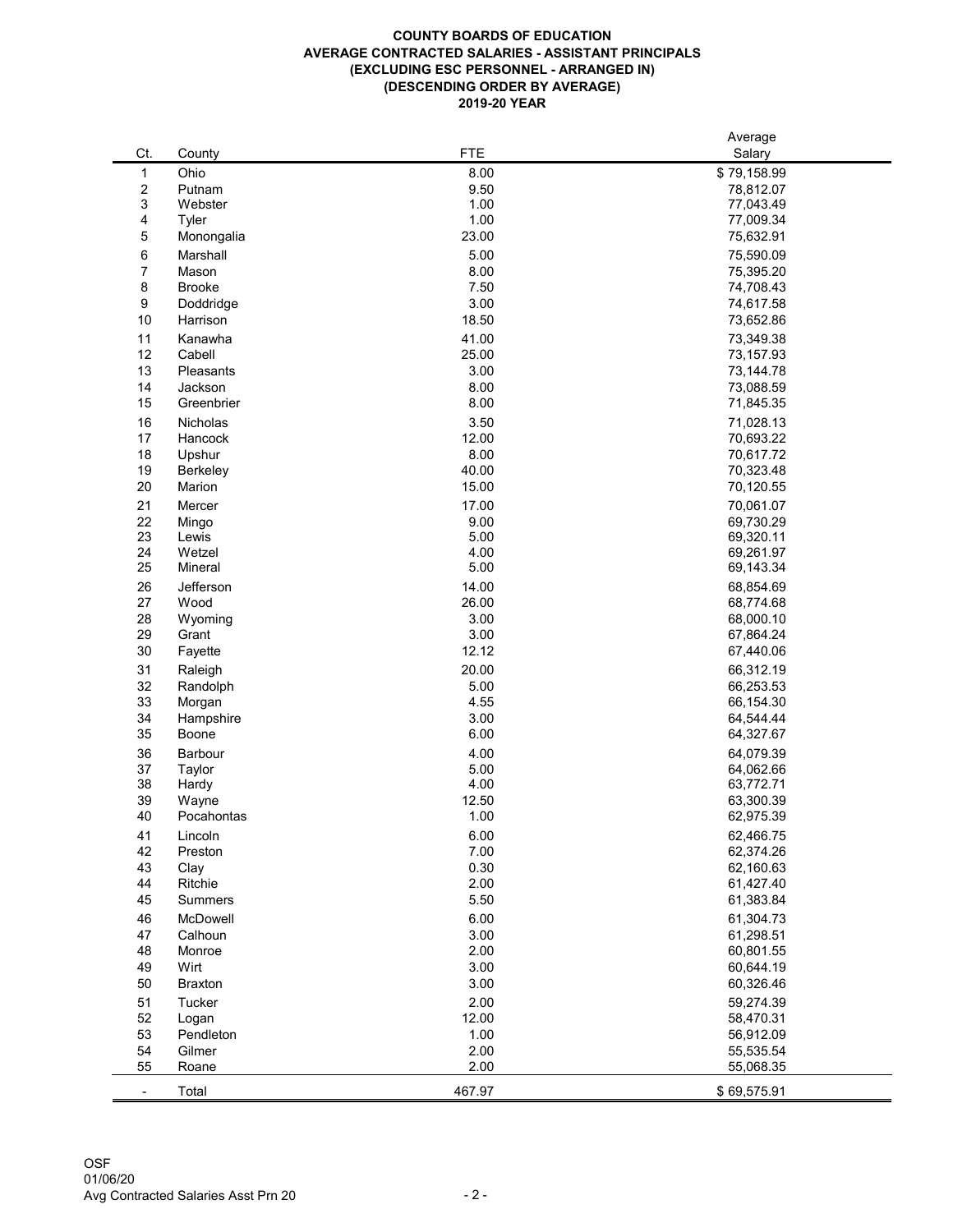## **COUNTY BOARDS OF EDUCATION AVERAGE CONTRACTED SALARIES - ASSISTANT PRINCIPALS (EXCLUDING ESC PERSONNEL) 2019-20 YEAR**

|                     |            | Elementary        | Middle/Junior |                   | High       |                   |
|---------------------|------------|-------------------|---------------|-------------------|------------|-------------------|
| County              | <b>FTE</b> | <b>Avg Salary</b> | <b>FTE</b>    | <b>Avg Salary</b> | <b>FTE</b> | <b>Avg Salary</b> |
| Barbour             |            |                   | 2.00          | 56,397.67         | 2.00       | 71,761.12         |
| <b>Berkeley</b>     | 14.00      | 64,577.57         | 10.00         | 69,110.00         | 16.00      | 76,109.58         |
| <b>Boone</b>        |            |                   | 2.50          | 68,115.94         | 3.50       | 61,621.77         |
| <b>Braxton</b>      |            |                   | 1.00          | 60,531.75         | 2.00       | 60,223.82         |
| <b>Brooke</b>       | 1.00       | 57,103.42         | 3.00          | 67,753.92         | 3.50       | 85,699.44         |
| Cabell              | 6.00       | 67,354.51         | 8.00          | 70,825.03         | 11.00      | 78,020.10         |
| Calhoun             |            |                   |               |                   | 1.00       | 69,567.85         |
| Clay                | 0.10       | 71,090.80         | 0.10          | 58,063.50         | 0.10       | 57,327.60         |
| Doddridge           | 1.00       | 65,754.15         | 1.00          | 81,723.40         | 1.00       | 76,375.20         |
| Fayette             | 2.00       | 75,686.24         | 5.00          | 66,172.44         | 5.12       | 65,456.80         |
| Gilmer              | 1.00       | 54,784.89         |               |                   |            |                   |
| Grant               | 1.00       | 71,505.69         |               |                   | 2.00       | 66,043.52         |
| Greenbrier          | 1.00       | 64,896.92         | 3.00          | 68,751.48         | 4.00       | 75,902.86         |
| Hampshire           |            |                   | 1.00          | 62,012.64         | 2.00       | 65,810.34         |
| Hancock             | 3.00       | 69,678.77         | 5.00          | 71,827.58         | 4.00       | 70,036.12         |
|                     |            |                   |               |                   |            |                   |
| Hardy               | 0.50       | 59,124.18         | 2.00          | 67,441.89         | 1.50       | 60,429.99         |
| Harrison            | 4.00       | 68,457.06         | 4.00          | 76,642.73         | 9.50       | 75,295.88         |
| Jackson             | 1.00       | 63,857.20         | 3.00          | 69,357.57         | 4.00       | 78,194.70         |
| Jefferson           | 3.00       | 66,335.87         | 5.00          | 62,343.60         | 6.00       | 75,540.01         |
| Kanawha             | 6.00       | 62,792.43         | 16.00         | 72,346.93         | 18.00      | 77,482.93         |
| Lewis               | 1.00       | 62,056.54         | 2.00          | 74,715.60         | 2.00       | 67,556.40         |
| Lincoln             |            |                   | 1.00          | 54,796.35         | 2.00       | 68,272.71         |
| Logan               | 2.00       | 54,456.16         | 5.00          | 58,677.16         | 5.00       | 59,869.12         |
| Marion              | 5.00       | 66,840.50         | 4.00          | 70,437.37         | 6.00       | 72,642.70         |
| Marshall            |            |                   | 1.00          | 74,646.00         | 4.00       | 75,826.12         |
| Mason               | 2.60       | 72,476.84         |               |                   | 5.40       | 76,800.33         |
| McDowell            | 1.00       | 63,870.53         | 3.00          | 62,343.13         | 2.00       | 58,464.21         |
| Mercer              |            |                   | 6.00          | 71,893.81         | 9.00       | 69,870.38         |
| Mineral             | 1.00       | 76,376.52         | 2.00          | 70,422.04         | 2.00       | 64,248.07         |
| Mingo               |            |                   |               |                   | 3.00       | 83,597.65         |
| Monongalia          | 9.00       | 72,864.19         | 5.00          | 73,767.86         | 9.00       | 79,437.77         |
| Monroe              | 1.00       | 59,658.82         |               |                   | 1.00       | 61,944.27         |
| Morgan              | 2.00       | 66,157.35         | 1.00          | 73,659.30         | 0.75       | 63,757.12         |
| Nicholas            | 1.00       | 62,301.88         | 1.50          | 73,769.99         | 1.00       | 75,641.58         |
| Ohio                |            |                   | 3.00          | 73,999.66         | 5.00       | 82,254.59         |
| Pendleton           |            |                   |               |                   |            |                   |
| Pleasants           |            |                   | 1.00          | 66,882.17         | 2.00       | 76,276.09         |
| Pocahontas          |            |                   |               |                   | 1.00       | 62,975.39         |
| Preston             |            |                   |               |                   | 4.00       | 64,630.61         |
| Putnam              | 2.00       | 78,700.75         | 2.50          | 72,804.15         | 5.00       | 81,860.57         |
|                     | 6.00       | 64,410.91         | 6.00          | 64,924.30         | 8.00       | 68,779.07         |
| Raleigh<br>Randolph |            |                   | 3.00          | 70,270.61         | 2.00       | 60,227.92         |
| Ritchie             |            |                   | 1.00          | 55,242.00         | 1.00       | 67,612.80         |
| Roane               |            |                   | 1.00          | 45,284.00         | 1.00       | 64,852.70         |
| <b>Summers</b>      | 2.50       | 66,110.98         | 1.00          | 57,829.08         | 2.00       | 57,252.31         |
|                     |            |                   |               |                   |            |                   |
| <b>Taylor</b>       | 1.00       | 61,422.27         | 2.00          | 62,943.39         | 2.00       | 66,502.13         |
| <b>Tucker</b>       |            |                   |               |                   | 1.00       | 56,881.24         |
| <b>Tyler</b>        |            |                   |               |                   | 1.00       | 77,009.34         |
| Upshur              | 1.00       | 59,162.40         | 2.00          | 64,149.75         | 5.00       | 75,495.97         |
| Wayne               | 3.50       | 63,698.35         | 1.00          | 67,432.20         | 6.00       | 63,886.90         |
| Webster             |            |                   |               |                   | 1.00       | 77,043.49         |
| Wetzel              | 3.00       | 71,829.82         |               |                   | 1.00       | 61,558.40         |
| Wirt                | 1.00       | 67,805.38         | 1.00          | 58,328.60         | 1.00       | 55,798.60         |
| Wood                | 10.00      | 61,559.32         | 6.00          | 65,166.57         | 10.00      | 78,154.91         |
| Wyoming             |            |                   |               |                   | 3.00       | 68,000.10         |
| Total               | 100.20     | 66,150.28         | 133.60        | 68,384.14         | 210.37     | 72,856.04         |